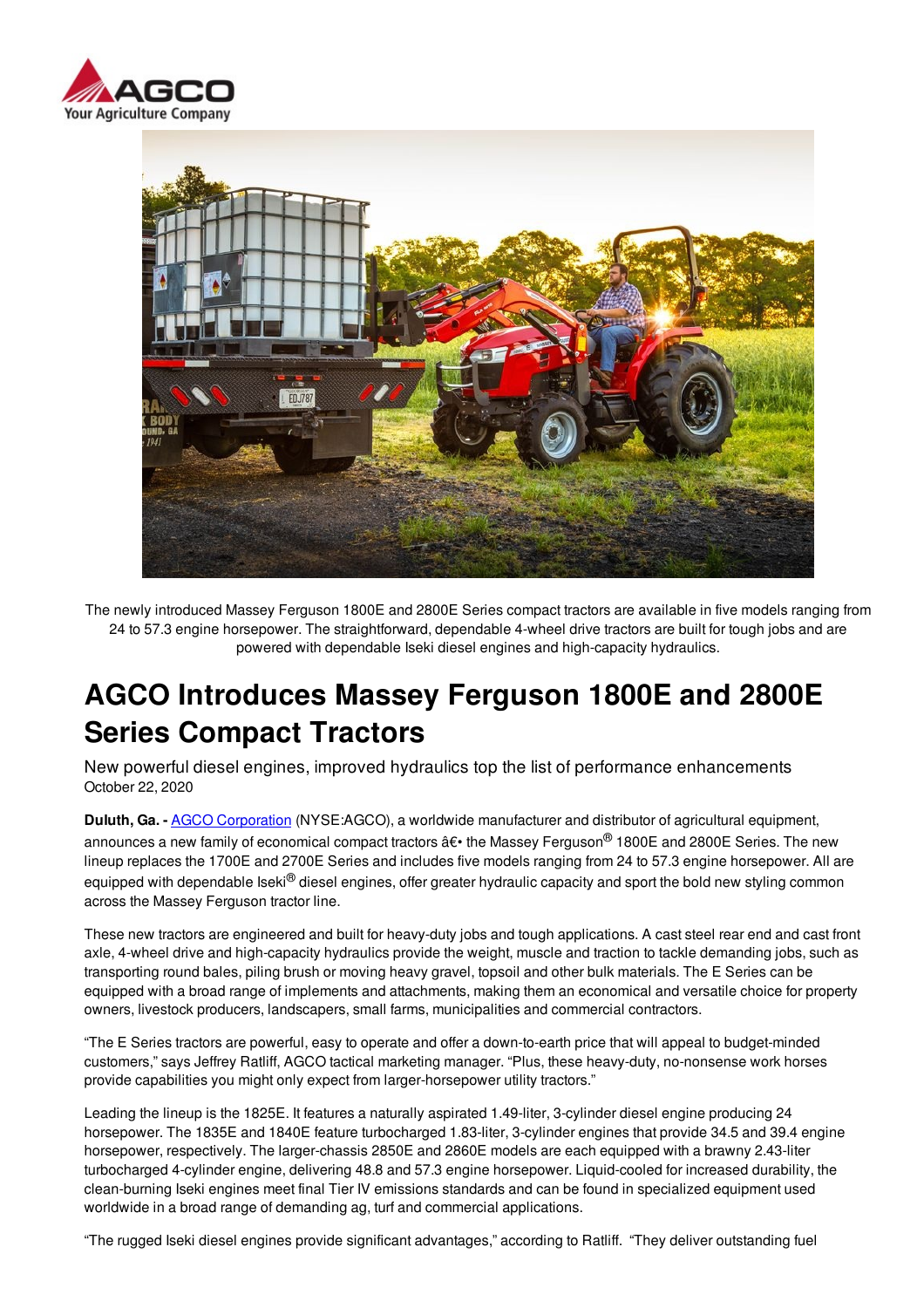efficiency, tremendous power, torque and reliability. Plus, they are easy to service and maintain."

#### **Hydraulic performance gets a boost**

New E Series compact tractors offer up to 18 percent greater hydraulic capacity than the previous generation. The dual-pump high-flow system provides more responsive power at low engine speeds, allowing operators to throttle back to reduce noise, while maintaining full steering and implement function and control.

### **Open station offers convenient, easy-to-use controls**

All E Series models feature an open station with a wide, uncluttered platform to provide ample room and comfort for the operator. All controls are logically arranged, easy to reach and simple to understand  $\hat{a}\epsilon'$  advantages beginning operators will appreciate.

The E Series compact tractors also benefit from an updated design with a newly styled hood and fresh decals, reflecting the look of larger Massey Ferguson utility and row-crop tractors. Operators can still count on the solid metal hood and fenders, which are stronger and less susceptible to damage than plastic hoods found on other compact tractors.

## **Choice of simple mechanical or smooth hydrostatic transmissions**

The E Series compacts are standard equipped with a proven 8F x 8R Synchro Shuttle transmission. This rugged mechanical-gear transmission provides a wide range of working and transport speeds from 0.8 to 16.6 mph (1.4 to 26.8 km/h), depending on tire size and type. It's an ideal choice when performing jobs such as mowing or rotary tilling, when consistent working speeds must be maintained. A handy forward/reverse mechanical shuttle shift provides easy direction changes – great for loader work.

An optional 3-range hydrostatic transmission also is available. Simple and convenient, it allows the operator to reach the speed needed within each range without shifting gears.

The 1800E models offer a Category I rear 3-point hitch, while the 2800E models are equipped with a Cat. I/II 3-point hitch with up to 2,425 lb. lift capacity, providing compatibility with dozens of implements, including the Massey Ferguson FL Series loaders and BH and CB backhoes, depending on the model. Third-function loader control enables the use of a wide array of skid-steer attachments, such as root grapples and 4-in-1 buckets. A 540 rpm rear PTO is standard.

"For customers looking for a practical, simple-to-operate and maintain tractor, the E Series has a lot to offer," Ratliff says. "Whether you own an acreage with a few horses, a dozen cattle or half-dozen food plots, or you're the equipment manager of a municipality or township with miles of roadsides to mow, the E Series tractors offer powerful, dependable choices, sold and supported by a dealer network with a keen focus on the small tractor market."

E Series compact tractors have a limited, five-year powertrain warranty. Full details are available from Massey Ferguson dealers. To learn about Massey Ferguson and the 1800E and 2800E Series compact tractors or to locate the dealer nearest you, visit masseyferguson.us.

# # #

# **MEDIA CONTACTS:**

Bob Blakely, AGCO PR Manager | Bob.Blakely@AGCOCorp.com | 770-232-8018 Dee Weeda, Dee Weeda Communications | Dee@DeeWeedaComm.com | 641-344-0757

Massey Ferguson is a global brand and registered trademark of AGCO. Iseki is a registered trademark of ISEKI & Co.

# **About AGCO**

AGCO (NYSE:AGCO) is a global leader in the design, manufacture and distribution of agricultural solutions and delivers high-tech solutions for farmers feeding the world through its full line of equipment and related services. AGCO products are sold through five core brands, Challenger®, Fendt®, GSI®, Massey Ferguson® and Valtra®, supported by Fuse® smart farming solutions. Founded in 1990 and headquartered in Duluth, Georgia, USA, AGCO had net sales of \$9.0 billion in 2019. For more information, visit http://www.AGCOcorp.com. For company news, information and events, please follow us on Twitter: @AGCOCorp. For financial news on Twitter, please follow the hashtag #AGCOIR.

# **Contact**

Bob Blakely AGCO Corporation 770-232-8018 Bob.Blakely@agcocorp.com

Dee Weeda